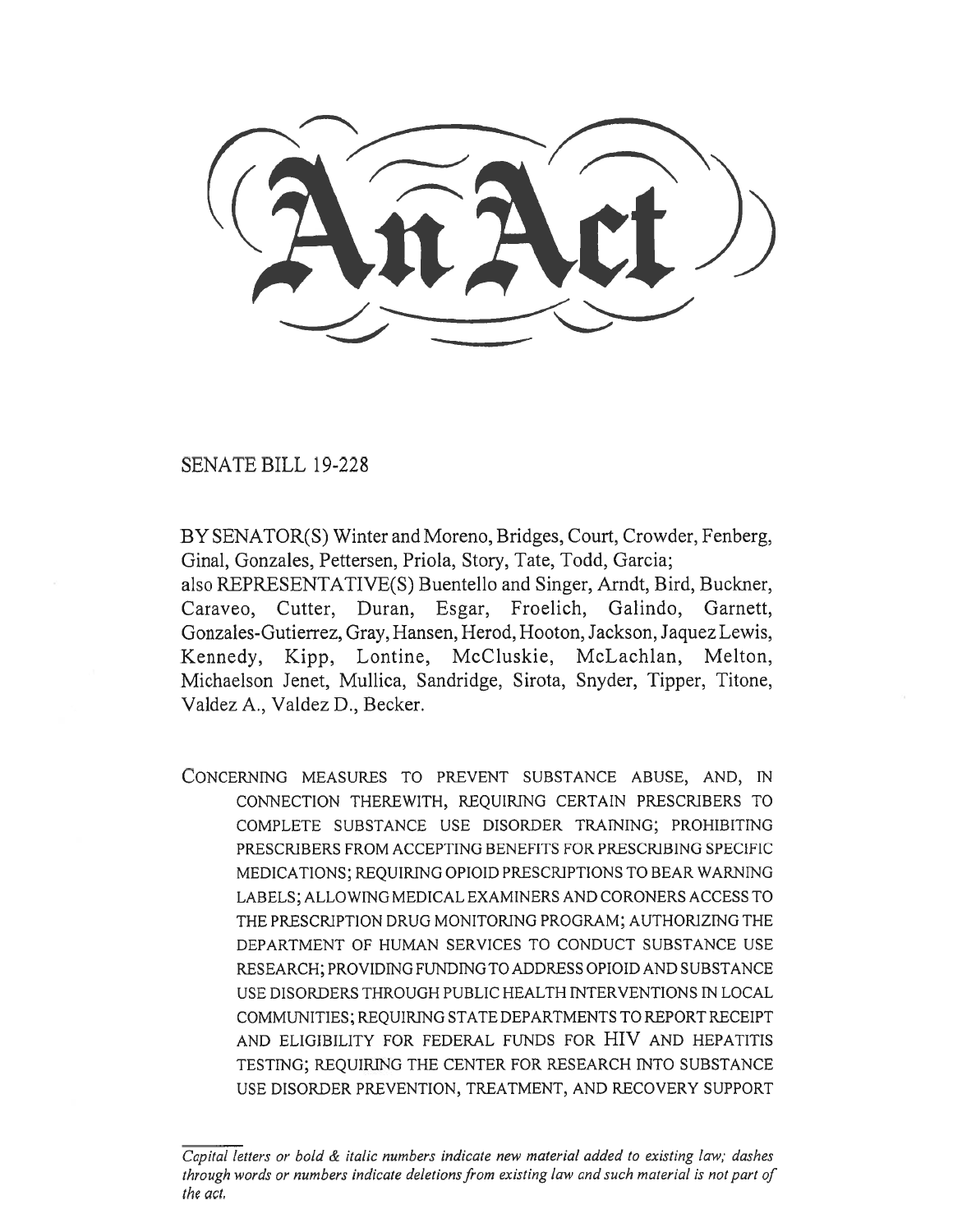STRATEGIES TO DEVELOP AND IMPLEMENT A PROGRAM TO INCREASE PUBLIC AWARENESS CONCERNING THE SAFE USE, STORAGE, AND DISPOSAL OF ANTAGONIST DRUGS; AND MAKING AN APPROPRIATION.

*Be it enacted by the General Assembly of the State of Colorado:* 

**SECTION 1.** In Colorado Revised Statutes, **amend 10-16-143.5** as follows:

**10-16-143.5. Pharmacy reimbursement - substance use disorders - injections - patient counseling.** (1) If a pharmacy has entered into a collaborative pharmacy practice agreement with one or more physicians pursuant to section 12-42.5-602 to administer injectable antagonist medication for medication-assisted treatment for substance use disorders, the pharmacy administering the drug shall receive an enhanced dispensing fee.

(2) IF A PHARMACY DISPENSES AN OPIOID THAT IS A SCHEDULE II OR SCHEDULE III DRUG PURSUANT TO SECTION 18-18-204 OR 18-18-205 TO A PATIENT WHO HAS NOT PREVIOUSLY RECEIVED AN OPIOID PRESCRIPTION AND THE PHARMACY PROVIDES COUNSELING CONCERNING THE RISK OF OPIOIDS TO THE PATIENT, THE DISPENSING PHARMACY SHALL RECEIVE AN ENHANCED DISPENSING FEE.

(3) SUBSECTION (2) OF THIS SECTION DOES NOT REQUIRE A CARRIER TO CONTRACT WITH A PHARMACY OR PHARMACIST WILLING TO ABIDE BY THE TERMS AND CONDITIONS FOR PARTICIPATION ESTABLISHED BY THE HEALTH BENEFIT PLAN OR CARRIER.

**SECTION 2.** In Colorado Revised Statutes, **add** 12-36-117.8 as follows:

**12-36-117.8. Prescription medications - financial benefit for prescribing prohibited.** A PHYSICIAN OR PHYSICIAN ASSISTANT SHALL NOT ACCEPT ANY DIRECT OR INDIRECT BENEFIT FROM A PHARMACEUTICAL MANUFACTURER OR PHARMACEUTICAL REPRESENTATIVE FOR PRESCRIBING A SPECIFIC MEDICATION TO A PATIENT. FOR THE PURPOSES OF THIS SECTION, A DIRECT OR INDIRECT BENEFIT DOES NOT INCLUDE A BENEFIT OFFERED TO A PHYSICIAN OR PHYSICIAN ASSISTANT REGARDLESS OF WHETHER THE

PAGE 2-SENATE BILL 19-228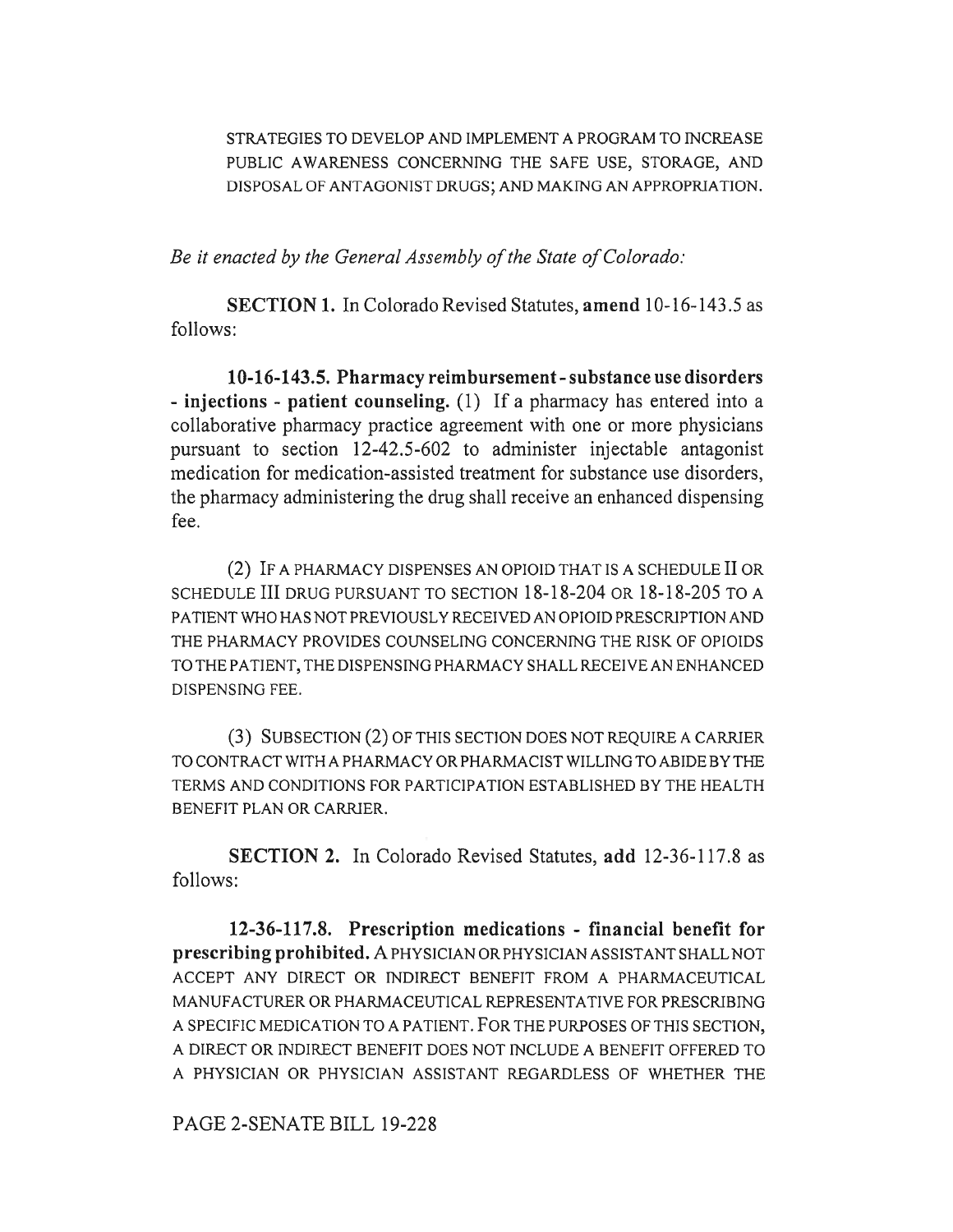SPECIFIC MEDICATION IS BEING PRESCRIBED.

**SECTION 3.** In Colorado Revised Statutes, 12-38-111.6, **add** (13) as follows:

**12-38-111.6. Prescriptive authority - advanced practice nurses - limits on opioid prescriptions - financial benefit for prescribing prohibited - repeal.** (13) AN ADVANCED PRACTICE NURSE SHALL NOT ACCEPT ANY DIRECT OR INDIRECT BENEFIT FROM A PHARMACEUTICAL MANUFACTURER OR PHARMACEUTICAL REPRESENTATIVE FOR PRESCRIBING A SPECIFIC MEDICATION TO A PATIENT. FOR THE PURPOSES OF THIS SECTION, A DIRECT OR INDIRECT BENEFIT DOES NOT INCLUDE A BENEFIT OFFERED TO AN ADVANCED PRACTICE NURSE REGARDLESS OF WHETHER THE SPECIFIC MEDICATION IS BEING PRESCRIBED.

**SECTION 4.** In Colorado Revised Statutes, 12-42.5-121, **add** (3) as follows:

**12-42.5-121. Labeling - rules.** (3) THE BOARD SHALL PROMULGATE RULES CONCERNING THE LABELING REQUIREMENTS FOR A PRESCRIPTION DRUG THAT IS DISPENSED TO A PATIENT FOR OUTPATIENT USE AND CONTAINS AN OPIOID, EXCEPT FOR AN OPIOID PRESCRIBED FOR TREATMENT OF A SUBSTANCE USE DISORDER OR THAT IS A PARTIAL OPIOID ANTAGONIST, WHICH RULES MUST INCLUDE A WARNING TO INDICATE RISKS SUCH AS OVERDOSE AND ADDICTION.

**SECTION 5.** In Colorado Revised Statutes, 12-42.5-404, **add** (3)(j) as follows:

**12-42.5-404. Program operation - access - rules - definitions repeal.** (3) The program is available for query only to the following persons or groups of persons:

(j) A MEDICAL EXAMINER WHO IS A PHYSICIAN LICENSED PURSUANT TO ARTICLE 36 OF THIS TITLE 12 WHOSE LICENSE IS IN GOOD STANDING, AND WHO IS LOCATED AND EMPLOYED IN THE STATE OF COLORADO, OR A CORONER ELECTED PURSUANT TO SECTION 30-10-601, IF:

(I) THE INFORMATION RELEASED IS SPECIFIC TO AN INDIVIDUAL WHO IS THE SUBJECT OF AN AUTOPSY CONDUCTED BY THE MEDICAL EXAMINER OR

PAGE 3-SENATE BILL 19-228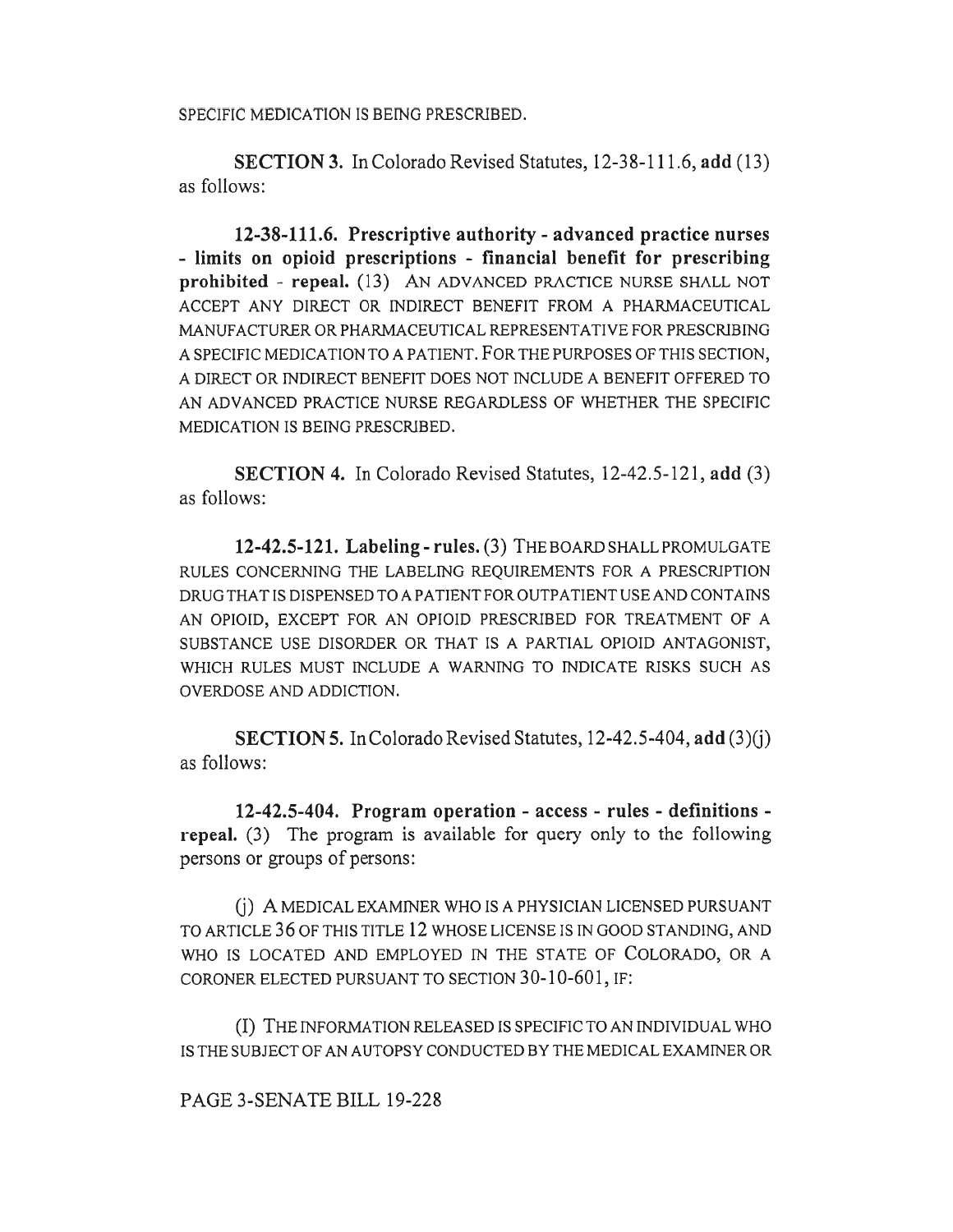CORONER;

(II) THE MEDICAL EXAMINER OR THE CORONER HAS LEGITIMATE ACCESS TO THE INDIVIDUAL'S MEDICAL RECORD; AND

(III) THE INDIVIDUAL'S DEATH OR INJURY OCCURRED UNDER UNUSUAL, SUSPICIOUS, OR UNNATURAL CIRCUMSTANCES.

**SECTION 6.** In Colorado Revised Statutes, **add** 19-1-129 as follows:

**19-1-129. Department - research authorized - prenatal substance exposure - newborn and family outcomes - report. (1)** THE DEPARTMENT MAY CONDUCT RESEARCH AS RELATED TO THE DEFINITION OF "ABUSE" IN SECTION 19-1-103 CONCERNING THE INCIDENCE OF PRENATAL SUBSTANCE EXPOSURE AND RELATED NEWBORN AND FAMILY HEALTH AND HUMAN SERVICES OUTCOMES AS THE RESULT OF A MOTHER'S LAWFUL AND UNLAWFUL INTAKE OF CONTROLLED SUBSTANCES.

(2) BEGINNING IN JANUARY 2021 AND EVERY TWO YEARS THEREAFTER, THE DEPARTMENT SHALL REPORT THE OUTCOMES OF ANY RESEARCH CONDUCTED PURSUANT TO SUBSECTION (1) OF THIS SECTION TO THE JOINT HEALTH COMMITTEES OF THE GENERAL ASSEMBLY AS PART OF ITS "STATE MEASUREMENT FOR ACCOUNTABLE, RESPONSIVE, AND TRANSPARENT (SMART) GOVERNMENT ACT" PRESENTATION REQUIRED BY SECTION 2-7-203.

**SECTION 7.** In Colorado Revised Statutes, **add** 25-1-521 as follows:

**25-1-521. State department - local public health agencies address substance use disorders - appropriation - repeal.** (1) FOR THE 2019-20 FISCAL YEAR, THE GENERAL ASSEMBLY SHALL APPROPRIATE TWO MILLION DOLLARS TO THE STATE DEPARTMENT TO ADDRESS OPIOID AND SUBSTANCE USE DISORDERS THROUGH PUBLIC HEALTH INTERVENTIONS AND TO WORK WITH COMMUNITY PARTNERS, INCLUDING COUNTY AND DISTRICT PUBLIC HEALTH AGENCIES, TO ADDRESS OPIOID AND OTHER SUBSTANCE USE PRIORITIES THROUGHOUT THE STATE. THE STATE DEPARTMENT MAY USE THE MONEY FOR DATA COLLECTION, ANALYSIS, AND DISSEMINATION ACTIVITIES RELATED TO OPIOID AND OTHER SUBSTANCE USE DISORDERS AT THE STATE

PAGE 4-SENATE BILL 19-228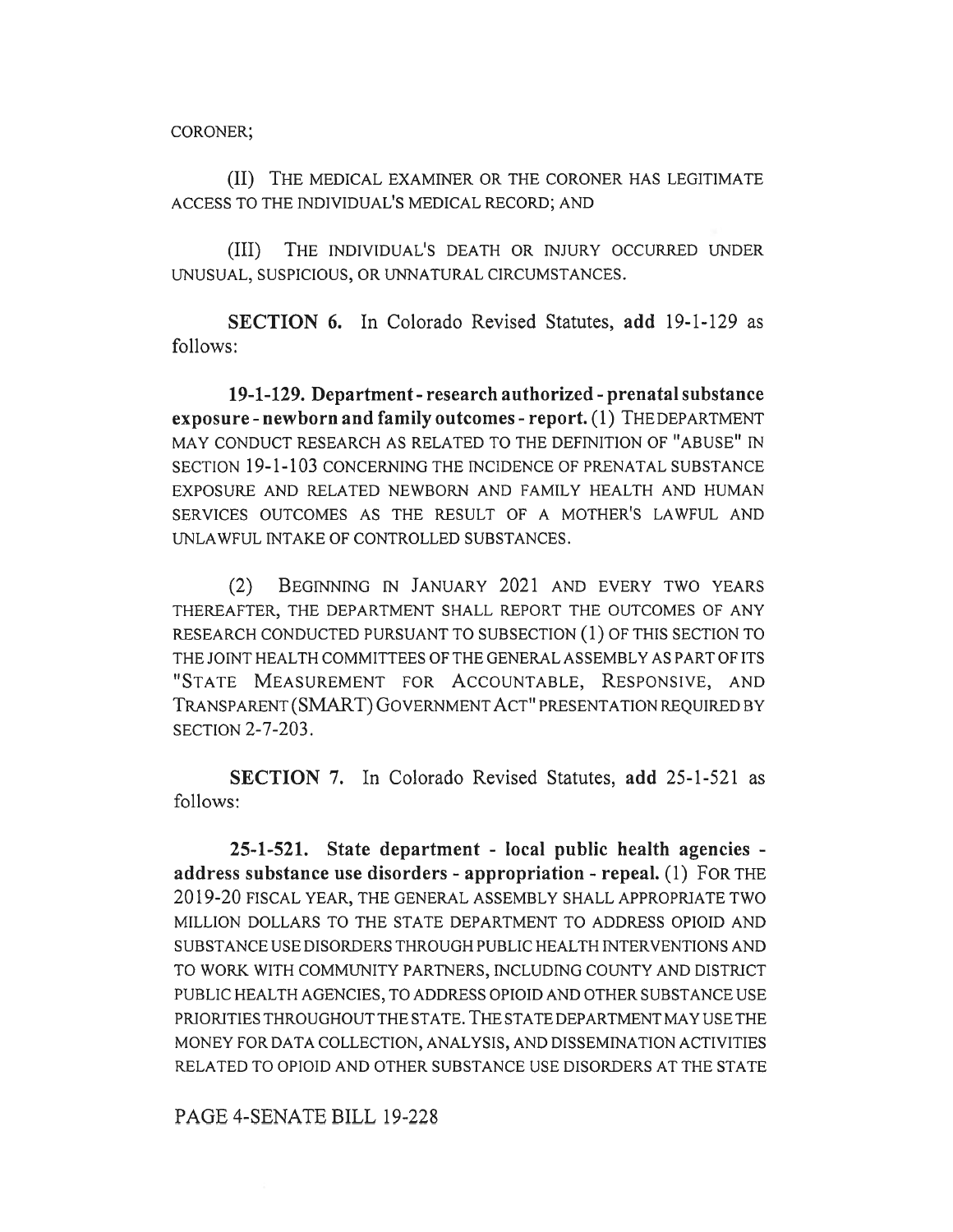AND LOCAL LEVELS, INCLUDING COMMUNITY HEALTH ASSESSMENTS AND IMPROVEMENT PLANNING. THE STATE DEPARTMENT MAY USE UP TO FIVE HUNDRED THOUSAND DOLLARS OF THE MONEY FOR ADMINISTRATIVE COSTS AND OTHER ACTIVITIES RELATED TO THE PURPOSES OF THIS SECTION.

(2) THIS SECTION IS REPEALED, EFFECTIVE JULY 1, 2020.

**SECTION 8.** In Colorado Revised Statutes, **add** 26-1-141 as follows:

**26-1-141. Departments - report required - hepatitis and HIV tests - definitions. (1)** ON OR BEFORE DECEMBER 31, 2019, THE EXECUTIVE DIRECTORS OF THE DEPARTMENT OF HUMAN SERVICES, THE DEPARTMENT OF HEALTH CARE POLICY AND FINANCING,<sup>3</sup> AND THE DEPARTMENT OF CORRECTIONS SHALL SUBMIT A REPORT TO THE PUBLIC HEALTH CARE AND HUMAN SERVICES COMMITTEE AND THE HEALTH AND INSURANCE COMMITTEE OF THE HOUSE OF REPRESENTATIVES AND THE HEALTH AND HUMAN SERVICES COMMITTEE OF THE SENATE CONCERNING:

(a) THE AMOUNT OF FEDERAL FUNDS THAT EACH DEPARTMENT IS ELIGIBLE TO RECEIVE OR IS CURRENTLY RECEIVING THAT MAY BE USED FOR TESTING FOR HEPATITIS B, HEPATITIS C, OR HIV;

(b) THE NUMBER OF INDIVIDUALS CURRENTLY BEING TESTED FOR EACH DISEASE LISTED IN SUBSECTION  $(1)(a)$  OF THIS SECTION; AND

(c) WHETHER EACH DEPARTMENT IS PLANNING TO INCREASE THE NUMBER OF PEOPLE BEING TESTED FOR EACH DISEASE LISTED IN SUBSECTION (1)(a) OF THIS SECTION.

(2) THE DEPARTMENTS SPECIFIED IN SUBSECTION (1) OF THIS SECTION SHALL PREPARE MATERIALS DESCRIBING THE ELIGIBILITY STANDARDS CURRENTLY IN USE FOR TREATMENT OF HEPATITIS  $B$ , HEPATITIS  $C$ , AND  $HIV$ AND DISTRIBUTE MATERIALS TO PRIMARY CARE PROVIDERS IN THE STATE. THE DEPARTMENTS MAY DISTRIBUTE THE MATERIALS BY PROVIDING THE MATERIALS TO THE RELEVANT PROFESSIONAL ASSOCIATION FOR THE PROVIDERS, AT PROFESSIONAL ASSOCIATION MEETINGS AND CONFERENCES, OR BY OTHER APPROPRIATE MEANS AS DETERMINED BY EACH DEPARTMENT.

(3) As USED IN THIS SECTION:

## PAGE 5-SENATE BILL 19-228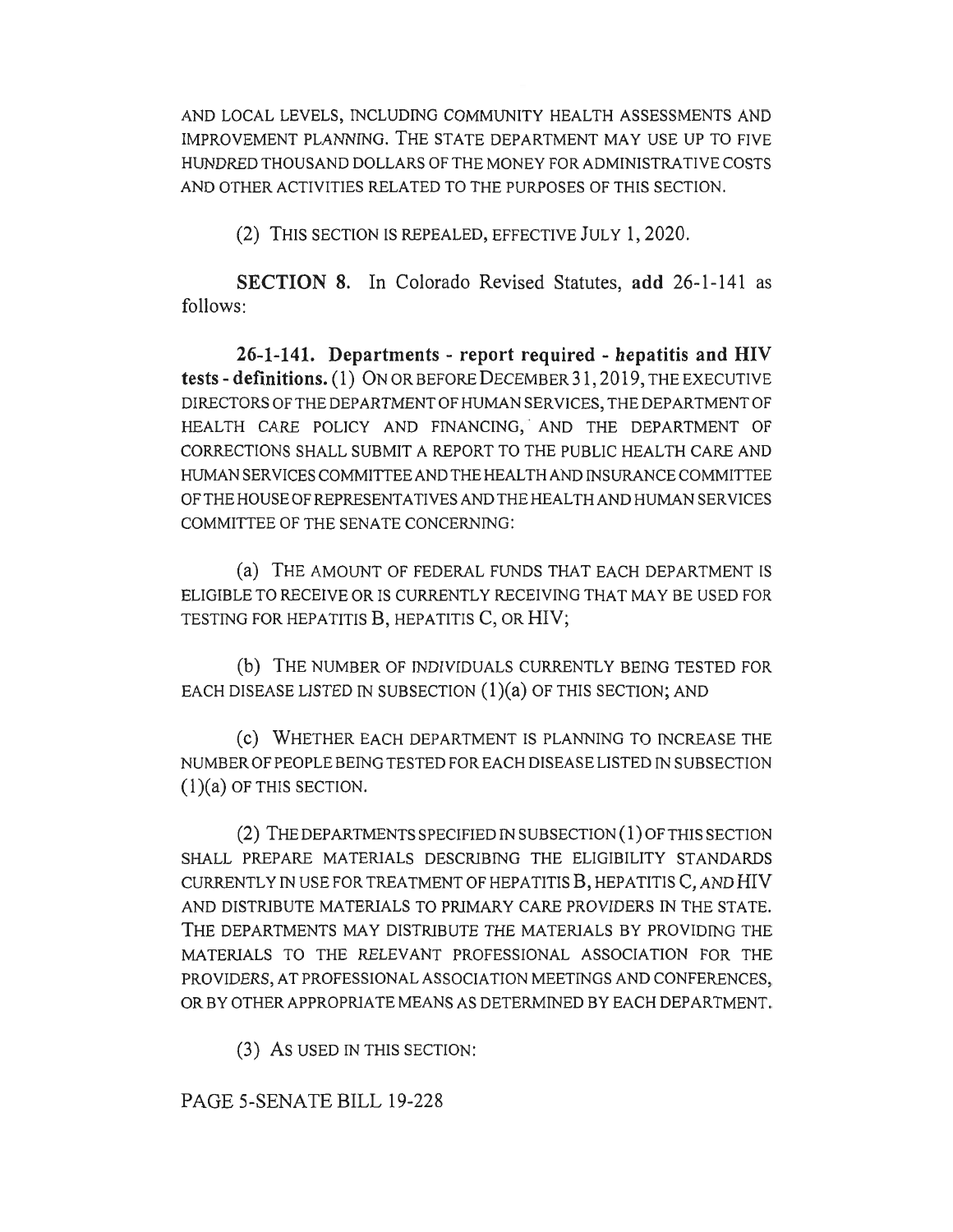(a) "ARRANGING FOR THE PROVISION" MEANS DEMONSTRATING ESTABLISHED REFERRAL RELATIONSHIPS WITH HEALTH CARE PROVIDERS FOR ANY OF THE COMPREHENSIVE PRIMARY CARE SERVICES NOT DIRECTLY PROVIDED BY AN ENTITY.

(b) (I) "PRIMARY CARE" MEANS THE BASIC ENTRY-LEVEL HEALTH CARE PROVIDED BY PHYSICIAN OR NONPHYSICIAN HEALTH CARE PRACTITIONERS THAT IS GENERALLY PROVIDED IN AN OUTPATIENT SETTING.

(II) "PRIMARY CARE" INCLUDES:

(A) PROVIDING OR ARRANGING FOR THE PROVISION OF PRIMARY HEALTH CARE;

(B) MATERNITY CARE, INCLUDING PRENATAL CARE;

(C) PREVENTIVE, DEVELOPMENTAL, AND DIAGNOSTIC SERVICES FOR INFANTS AND CHILDREN;

(D) ADULT PREVENTIVE SERVICES;

(E) DIAGNOSTIC LABORATORY AND RADIOLOGY SERVICES;

(F) EMERGENCY CARE FOR MINOR TRAUMA;

(G) PHARMACEUTICAL SERVICES; AND

(H) COORDINATION AND FOLLOW-UP FOR HOSPITAL CARE.

(III) "PRIMARY CARE" MAY ALSO INCLUDE OPTIONAL SERVICES BASED ON A PATIENT'S NEEDS.

**SECTION 9.** In Colorado Revised Statutes, 27-80-106, **add** (3) as follows:

**27-80-106. Purchase of prevention and treatment services repeal.** (3) (a) THERE IS CREATED IN THE OFFICE OF BEHAVIORAL HEALTH, REFERRED TO IN THIS SECTION AS THE "OFFICE", THE CHARLIE HUGHES AND NATHAN GAUNA OPIOID PREVENTION GRANT PROGRAM TO IMPROVE YOUNG LIVES, REFERRED TO IN THIS SECTION AS THE "PROGRAM", FOR PREVENTING

PAGE 6-SENATE BILL 19-228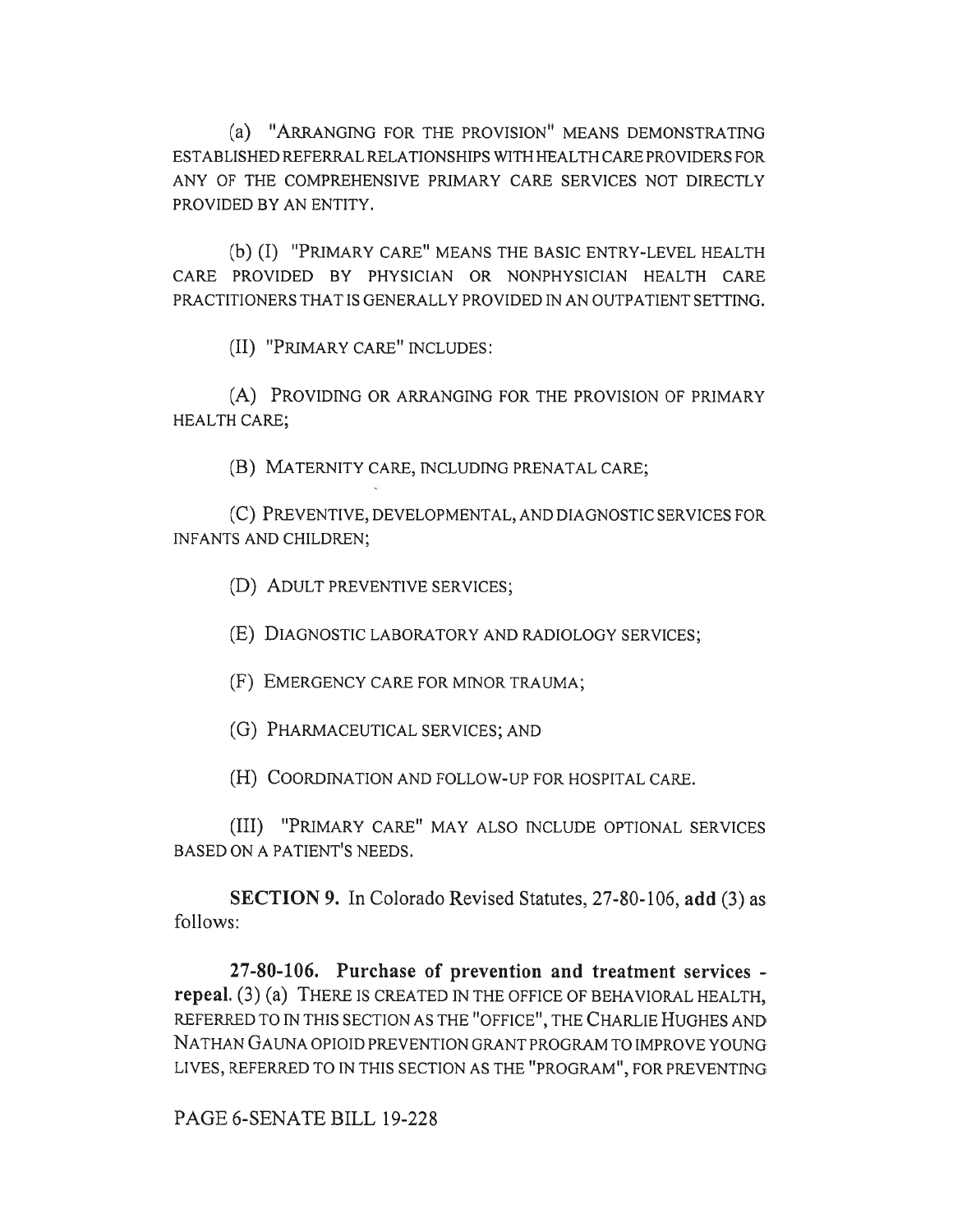OPIOID USE AMONG THE STATE'S YOUTH POPULATION.

(b) THE OFFICE SHALL, IN COORDINATION WITH THE STATE PLAN FORMULATED PURSUANT TO SECTION 27-80-102, PURCHASE PREVENTION SERVICES FROM ONE OR MORE COMMUNITY-BASED YOUTH DEVELOPMENT ORGANIZATIONS THAT ADMINISTER EVIDENCE-BASED SUBSTANCE USE PREVENTION PROGRAMS TO YOUTH AND FAMILIES. THE OFFICE SHALL PRIORITIZE THE AMOUNTS OF FUNDING REQUESTED IN THEIR ENTIRETY OR IN AMOUNTS SUFFICIENT TO ENSURE THAT GRANT RECIPIENTS ARE ABLE TO FULLY OR SUBSTANTIALLY IMPLEMENT PROGRAMS TO FIDELITY. THE OFFICE MAY USE UP TO TEN PERCENT OF THE MONEY APPROPRIATED TO THE PROGRAM FOR ADMINISTRATION AND EVALUATION OF THE PROGRAM.

(c) THIS SUBSECTION (3) IS REPEALED, EFFECTIVE SEPTEMBER 1, 2020.

**SECTION 10.** In Colorado Revised Statutes, 27-80-118, **add** (5) and (6) as follows:

**27-80-118. Center for research into substance use disorder prevention, treatment, and recovery support strategies - legislative declaration - established - repeal.** (5) (a) THE CENTER SHALL DEVELOP AND IMPLEMENT A PROGRAM TO INCREASE PUBLIC AWARENESS CONCERNING THE SAFE USE, STORAGE, AND DISPOSAL OF OPIOIDS AND THE AVAILABILITY OF NALOXONE AND OTHER DRUGS USED TO BLOCK THE EFFECTS OF AN OPIOID OVERDOSE.

(b) (I) FOR THE 2019-20 FISCAL YEAR AND EACH FISCAL YEAR THEREAFTER THROUGH THE 2023-24 FISCAL YEAR, THE GENERAL ASSEMBLY SHALL APPROPRIATE SEVEN HUNDRED FIFTY THOUSAND DOLLARS PER YEAR TO THE CENTER FROM THE MARIJUANA TAX CASH FUND CREATED IN SECTION 39-28.8-501 (1) FOR THE PURPOSES OF THIS SUBSECTION (5).

(II) THIS SUBSECTION (5) IS REPEALED, EFFECTIVE SEPTEMBER 1, 2024. BEFORE ITS REPEAL, THE PROGRAM CREATED IN THIS SUBSECTION (5) IS SCHEDULED FOR REVIEW PURSUANT TO SECTION 24-34-104.

(6) (a) THE CENTER MAY EMPLOY UP TO THREE ADDITIONAL EMPLOYEES TO WORK AS GRANT WRITERS IN ORDER TO AID LOCAL COMMUNITIES IN NEED OF ASSISTANCE IN APPLYING FOR GRANTS TO ACCESS

PAGE 7-SENATE BILL 19-228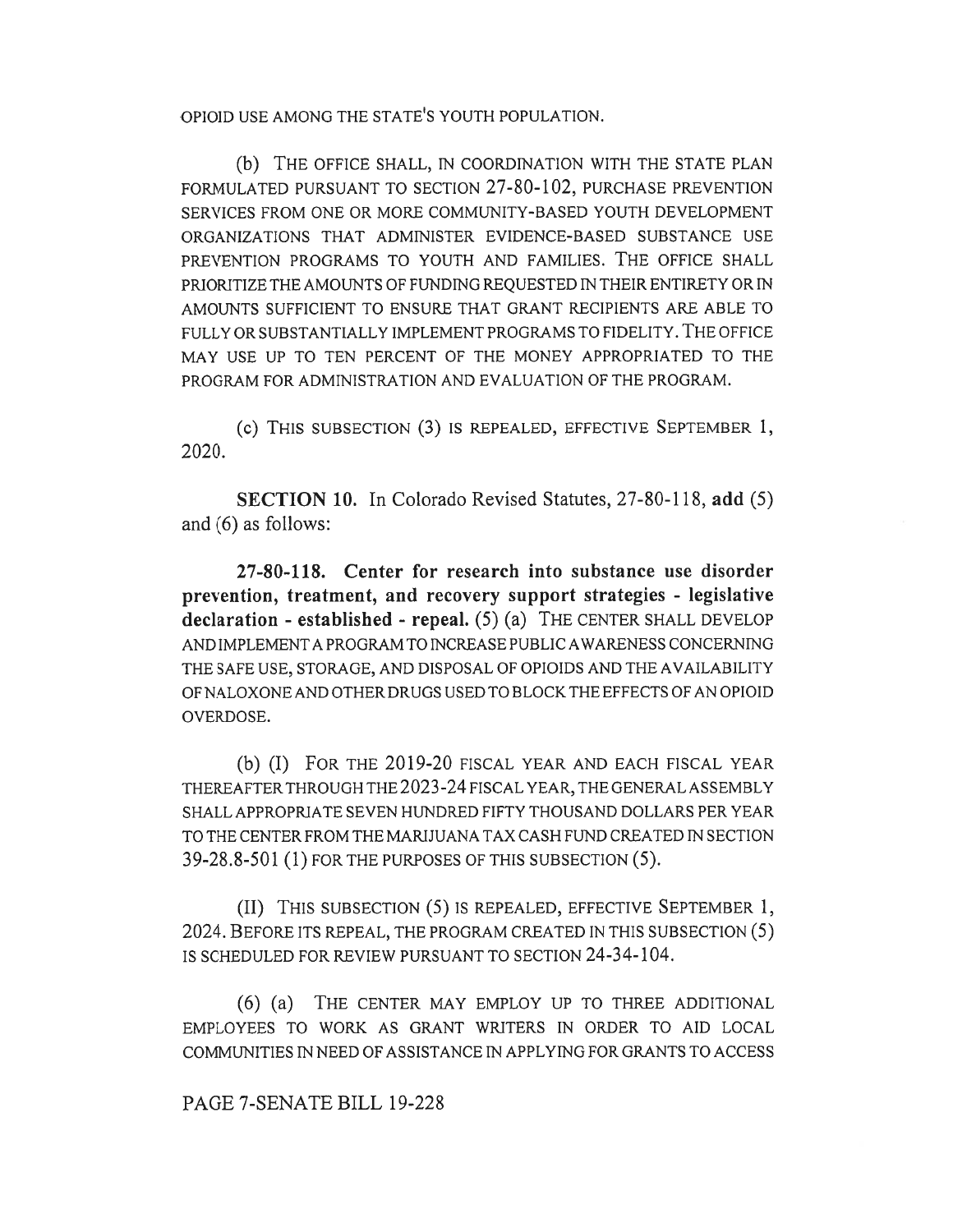STATE AND FEDERAL MONEY TO ADDRESS OPIOID AND OTHER SUBSTANCE USE DISORDERS IN THEIR COMMUNITIES. THE CENTER SHALL DETERMINE THE COMMUNITIES IN WHICH TO PROVIDE THE GRANT WRITING ASSISTANCE.

(b) FOR THE FISCAL YEAR 2019-20, THE GENERAL ASSEMBLY SHALL APPROPRIATE MONEY FROM THE MARIJUANA TAX CASH FUND CREATED IN SECTION 39-28.8-501 (1) TO THE DEPARTMENT FOR ALLOCATION TO THE CENTER FOR THE PURPOSES OF THIS SUBSECTION (6). THE CENTER MAY USE THE MONEY TO HIRE NEW EMPLOYEES AND FOR THE DIRECT AND INDIRECT COSTS ASSOCIATED WITH THIS SUBSECTION (6).

**SECTION 11.** In Colorado Revised Statutes, 24-34-104, **add**   $(25)(a)(XX)$  as follows:

**24-34-104. General assembly review of regulatory agencies and functions for repeal, continuation, or reestablishment - legislative**  declaration. (25) (a) The following agencies, functions, or both, are scheduled for repeal on September 1, 2024:

(XX) THE PROGRAM TO INCREASE PUBLIC AWARENESS CONCERNING THE SAFE USE, STORAGE, AND DISPOSAL OF OPIOIDS AND THE AVAILABILITY OF NALOXONE AND OTHER DRUGS USED TO BLOCK THE EFFECTS OF AN OPIOID OVERDOSE DEVELOPED PURSUANT TO SECTION 27-80-118 (5).

**SECTION 12.** In Colorado Revised Statutes, **add** 27-80-121 as follows:

**27-80-121. Perinatal substance use data linkage project - center for research into substance use disorder prevention, treatment, and recovery support strategies - report.** (1) THE CENTER FOR RESEARCH INTO SUBSTANCE USE DISORDER PREVENTION, TREATMENT, AND RECOVERY SUPPORT STRATEGIES ESTABLISHED IN SECTION 27-80-118, REFERRED TO IN THIS SECTION AS THE "CENTER", IN PARTNERSHIP WITH AN INSTITUTION OF HIGHER EDUCATION AND THE STATE SUBSTANCE ABUSE TREND AND RESPONSE TASK FORCE ESTABLISHED IN SECTION 18-18.5-103, MAY CONDUCT A STATEWIDE PERINATAL SUBSTANCE USE DATA LINKAGE PROJECT THAT USES ONGOING COLLECTION, ANALYSIS, INTERPRETATION, AND DISSEMINATION OF DATA FOR THE PLANNING, IMPLEMENTATION, AND EVALUATION OF PUBLIC HEALTH ACTIONS TO IMPROVE OUTCOMES FOR FAMILIES IMPACTED BY SUBSTANCE USE DURING PREGNANCY. THE DATA

PAGE 8-SENATE BILL 19-228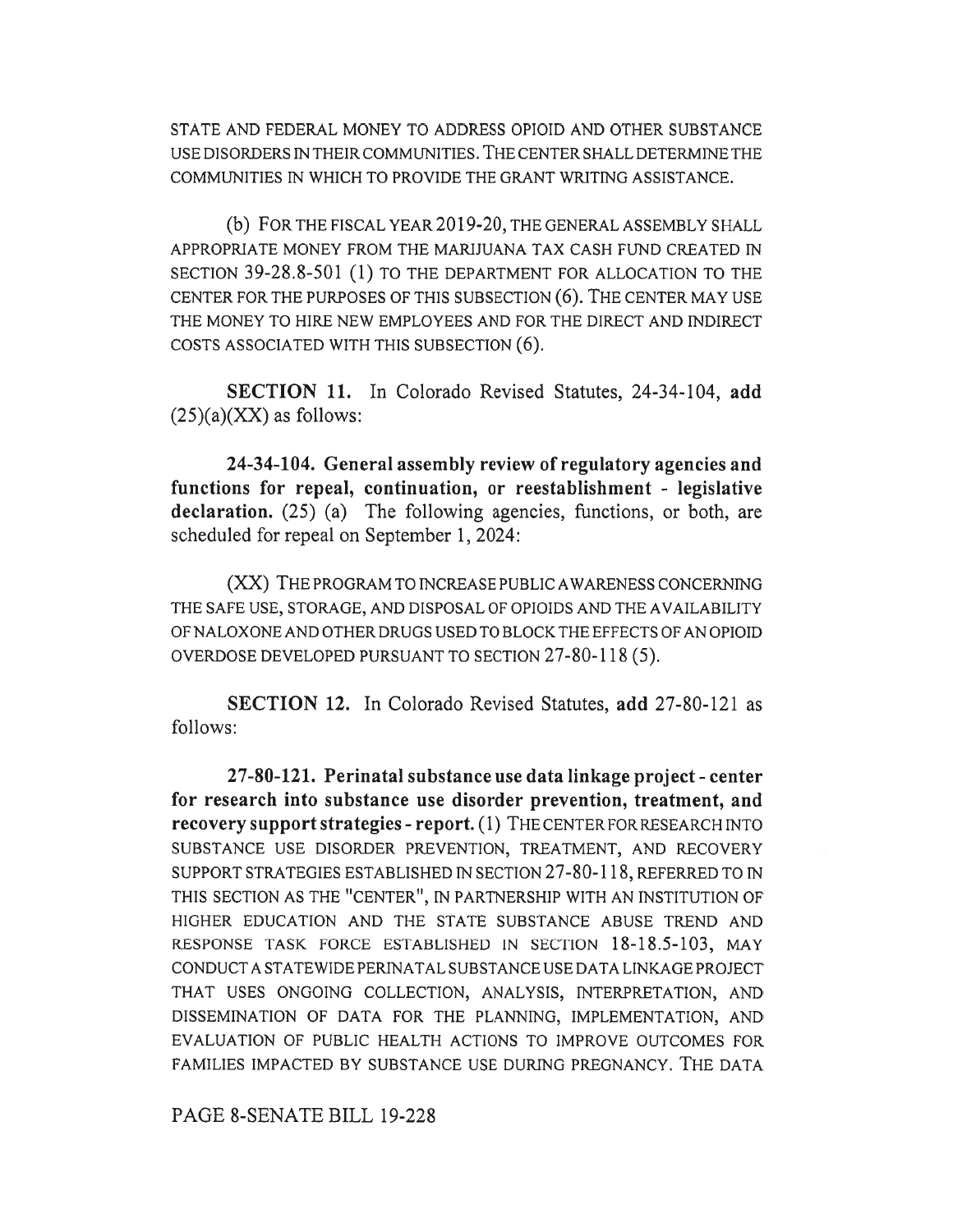LINKAGE PROJECT MAY CONSIDER STATE-ADMINISTERED DATA SOURCES THAT INCLUDE:

(a) HEALTH CARE UTILIZATION BY PREGNANT AND POSTPARTUM WOMEN WITH SUBSTANCE USE DISORDERS AND THEIR INFANTS;

(b) HUMAN SERVICE AND PUBLIC HEALTH PROGRAM UTILIZATION BY PREGNANT AND POSTPARTUM WOMEN WITH SUBSTANCE USE DISORDERS AND THEIR INFANTS;

(C) HEALTH CARE, HUMAN SERVICE, AND PUBLIC HEALTH PROGRAM OUTCOMES AMONG PREGNANT AND POSTPARTUM WOMEN WITH SUBSTANCE USE DISORDERS AND THEIR INFANTS; AND

(d) COSTS ASSOCIATED WITH HEALTH CARE, HUMAN SERVICE, AND PUBLIC HEALTH PROGRAM PROVISIONS FOR PREGNANT AND POSTPARTUM WOMEN WITH SUBSTANCE USE DISORDERS AND THEIR INFANTS.

(2) THE DATA LINKAGE PROJECT SHALL USE VITAL RECORDS TO ESTABLISH MATERNAL AND INFANT DYADS BEGINNING AT THE BIRTH HOSPITALIZATION AND RETROSPECTIVELY LINK THE PRENATAL PERIOD AND PROSPECTIVELY LINK THE FIRST YEAR POSTPARTUM.

(3) THE GOVERNOR'S OFFICE OF INFORMATION TECHNOLOGY WILL OBTAIN DATA AND PERFORM SECURE LINKAGE AND ANONYMIZATION ON BEHALF OF THE STATE.

(4) ON OR BEFORE JANUARY 1, 2021, THE CENTER SHALL REPORT PROGRESS ON THE DATA LINKAGE PROJECT AND THE RESULTS, IF AVAILABLE, TO THE HEALTH AND INSURANCE COMMITTEE AND THE PUBLIC HEALTH CARE AND HUMAN SERVICES COMMITTEE OF THE HOUSE OF REPRESENTATIVES AND THE HEALTH AND HUMAN SERVICES COMMITTEE OF THE SENATE OR THEIR SUCCESSOR COMMITTEES.

**SECTION 13.** In Colorado Revised Statutes, **add** part 2 to article 82 of title 27 as follows:

## PART 2 MATERNAL AND CHILD HEALTH PILOT PROGRAM

PAGE 9-SENATE BILL 19-228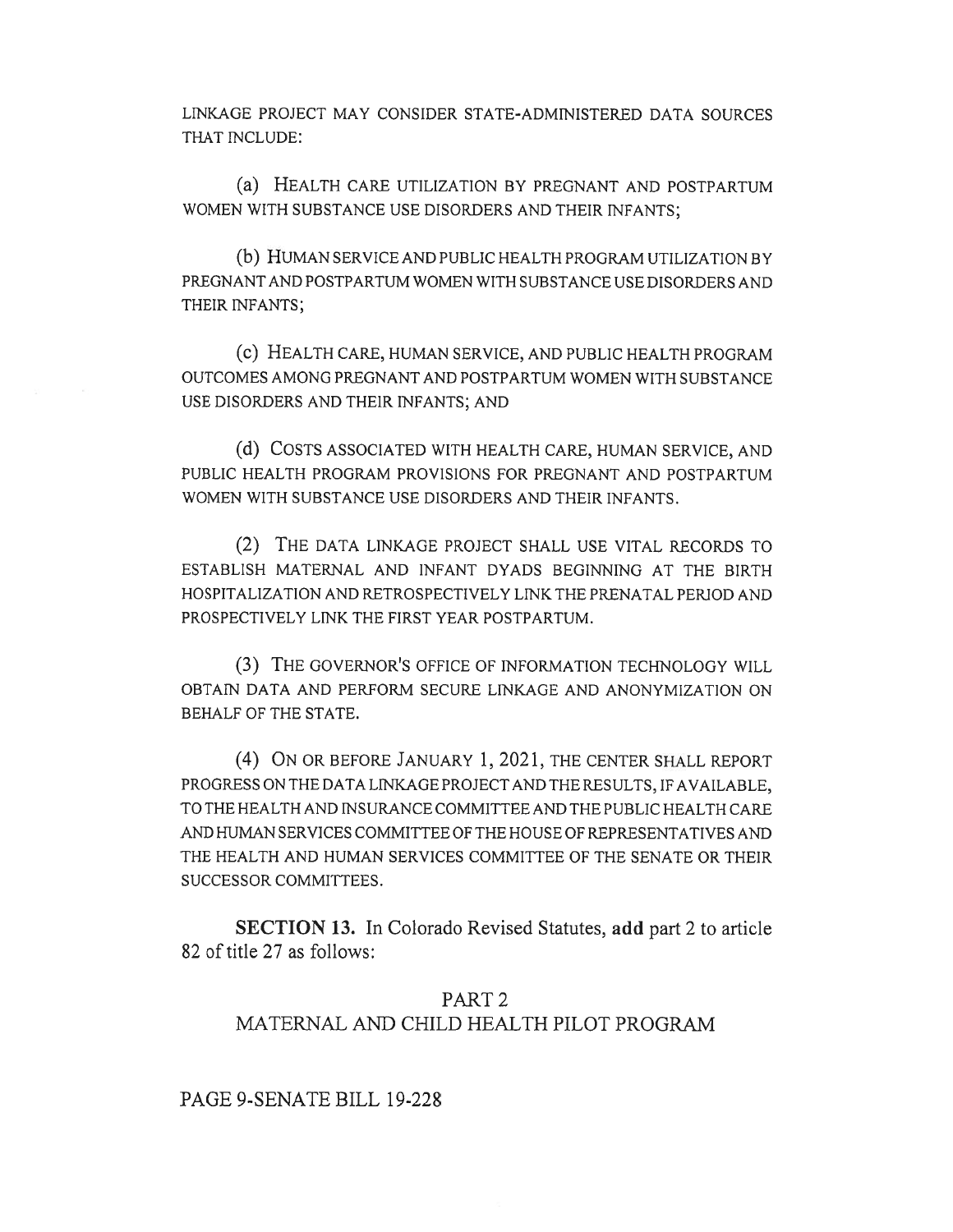**27-82-201. Legislative declaration.** THE GENERAL ASSEMBLY FINDS AND DECLARES THAT FACILITIES THAT PROVIDE TREATMENT TO INDIVIDUALS WITH A SUBSTANCE USE DISORDER, INCLUDING MEDICATION-ASSISTED TREATMENT, AND CLINICS THAT PROVIDE OBSTETRIC AND GYNECOLOGICAL HEALTH CARE SERVICES WOULD BETTER SERVE PREGNANT AND POSTPARTUM WOMEN IF THE SERVICES COULD BE COORDINATED AND PROVIDED TO WOMEN AT THE SAME LOCATION. IT IS THE INTENT OF THE GENERAL ASSEMBLY TO FUND A PILOT PROGRAM TO INTEGRATE THESE HEALTH CARE SERVICES AT SPECIFIED FACILITIES AND CLINICS AND REQUIRE THE OFFICE OF BEHAVIORAL HEALTH TO EVALUATE THE PILOT PROGRAM AND REPORT THE RESULTS OF THE PILOT PROGRAM TO THE GENERAL ASSEMBLY.

**27-82-202. Definitions. AS** USED IN THIS PART 2, UNLESS THE CONTEXT OTHERWISE REQUIRES:

(1) "CLINIC" MEANS A SITE THAT PROVIDES OBSTETRIC AND GYNECOLOGICAL HEALTH CARE.

(2) "LICENSED HEALTH CARE PROVIDER" MEANS A PHYSICIAN OR PHYSICIAN ASSISTANT LICENSED PURSUANT TO ARTICLE 36 OF TITLE 12 OR A NURSE LICENSED PURSUANT TO ARTICLE 38 OF TITLE 12.

(3) "PILOT PROGRAM" MEANS THE MATERNAL AND CHILD HEALTH PILOT PROGRAM CREATED IN SECTION 27-82-203.

(4) "TREATMENT FACILITY" MEANS A HEALTH CARE FACILITY THAT PROVIDES SUBSTANCE USE DISORDER OR MEDICATION-ASSISTED TREATMENT AND THAT IS APPROVED BY THE OFFICE OF BEHAVIORAL HEALTH PURSUANT TO SECTION 27-82-103.

**27-82-203. Maternal and child health pilot program - created eligibility of grant recipients - rules - report.** (1) THERE IS CREATED IN THE DEPARTMENT THE MATERNAL AND CHILD HEALTH PILOT PROGRAM. THE OFFICE OF BEHAVIORAL HEALTH SHALL ADMINISTER THE PILOT PROGRAM. THE PURPOSE OF THE PILOT PROGRAM IS TO:

(a) PROVIDE GRANTS TO TWO TREATMENT FACILITIES TO FACILITATE THE INTEGRATION OF OBSTETRIC AND GYNECOLOGICAL HEALTH CARE; AND

(b) PROVIDE GRANTS TO FOUR CLINICS TO FACILITATE THE

PAGE 10-SENATE BILL 19-228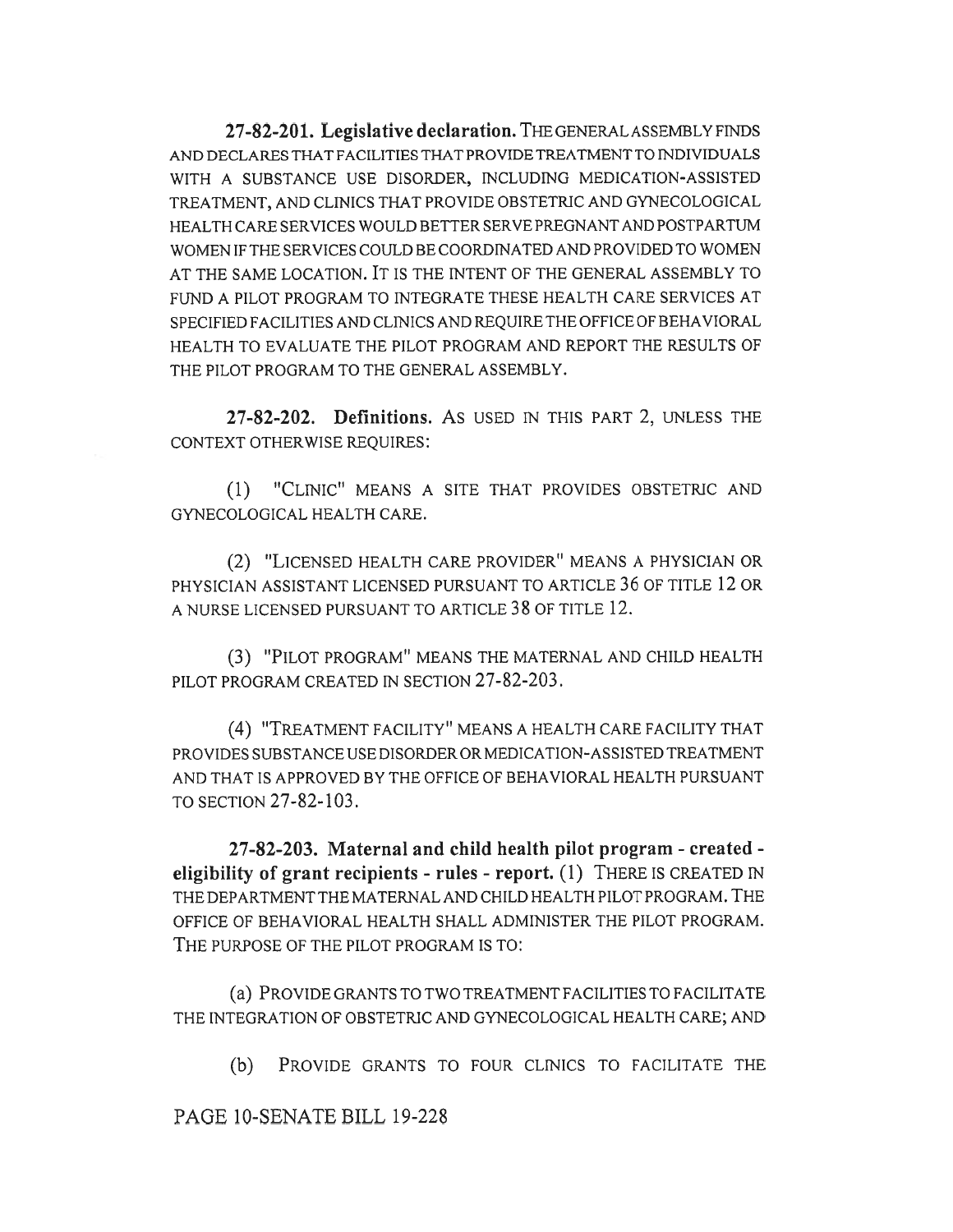INTEGRATION OF BEHAVIORAL HEALTH, INCLUDING SUBSTANCE USE DISORDER TREATMENT OR MEDICATION-ASSISTED TREATMENT, INTO OBSTETRIC AND GYNECOLOGICAL HEALTH CARE AT THE CLINICS.

(2) THE OFFICE OF BEHAVIORAL HEALTH SHALL DETERMINE THE CRITERIA FOR TREATMENT FACILITIES AND CLINICS TO BE ELIGIBLE TO RECEIVE THE GRANTS.

(3) (a) (I) A TREATMENT FACILITY THAT IS AWARDED A GRANT SHALL INTEGRATE PRENATAL, POSTPARTUM, AND OTHER HEALTH CARE SERVICES DELIVERED BY LICENSED HEALTH CARE PROVIDERS INTO THE SERVICES CURRENTLY PROVIDED AT THE TREATMENT FACILITY.

(II) A TREATMENT FACILITY THAT IS AWARDED A GRANT MAY USE THE GRANT TO HIRE CLINICAL STAFF AND TO PROVIDE CLINICAL UPDATES, INCLUDING TRAINING STAFF AND UPGRADING AND CHANGING TECHNOLOGY PLATFORMS TO SUPPORT INTEGRATED CARE, IN ORDER TO PERFORM OBSTETRIC AND GYNECOLOGICAL HEALTH CARE WITHIN THE TREATMENT FACILITY. A TREATMENT FACILITY WITH LOW PATIENT VOLUME MAY PARTNER WITH OTHER TREATMENT FACILITIES AND CLINICS TO PROVIDE INTEGRATED CARE.

(b) (I) A CLINIC THAT IS AWARDED A GRANT SHALL INTEGRATE BEHAVIORAL HEALTH CARE SERVICES PROVIDED BY SOCIAL WORKERS AND OTHER BEHAVIORAL HEALTH CARE PROFESSIONALS LICENSED PURSUANT TO ARTICLE 43 OF TITLE 12, INCLUDING MENTAL HEALTH SERVICES, SUBSTANCE USE DISORDER TREATMENT, OR MEDICATION-ASSISTED TREATMENT, INTO THE HEALTH CARE SERVICES CURRENTLY PROVIDED AT THE CLINIC.

(II) A CLINIC MAY USE THE GRANT FOR SERVICES INCLUDING TRAINING CLINICAL STAFF, UPGRADING AND CHANGING TECHNOLOGY PLATFORMS TO SUPPORT INTEGRATED CARE, EMPLOYING BEHAVIORAL HEALTH CARE PROVIDERS, AND COORDINATING AND REFERRING PATIENTS TO BEHAVIORAL HEALTH CARE PROVIDERS OUTSIDE THE CLINIC.

(4) THE STATE BOARD OF HUMAN SERVICES WITHIN THE DEPARTMENT, IN CONSULTATION WITH THE OFFICE OF BEHAVIORAL HEALTH, MAY PROMULGATE RULES TO IMPLEMENT THE PILOT PROGRAM. THE RULES MUST INCLUDE: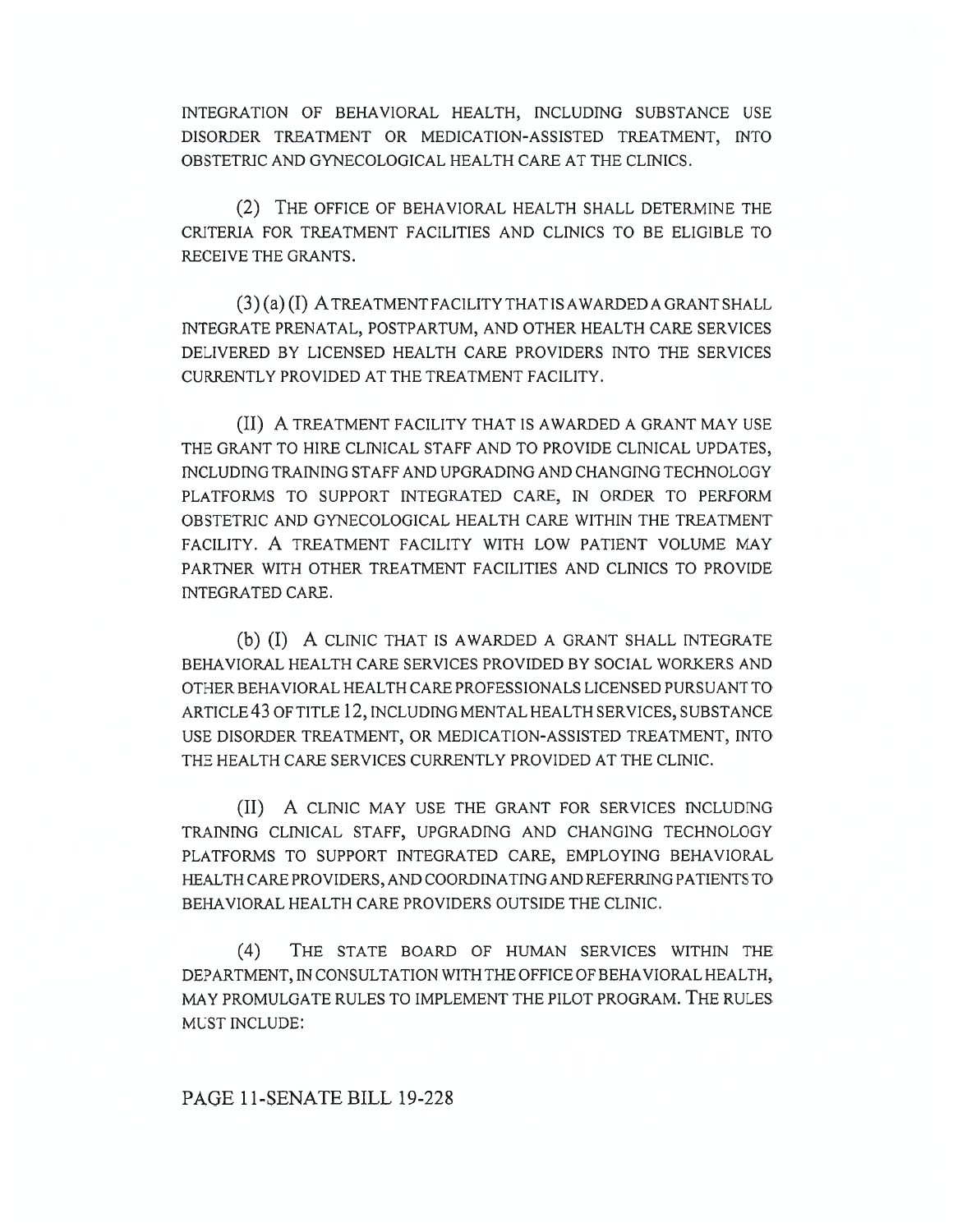(a) THE PROCEDURES AND TIMELINES BY WHICH A TREATMENT FACILITY OR CLINIC MAY APPLY FOR A GRANT;

(b) GRANT APPLICATION CONTENTS; AND

(C) CRITERIA FOR DETERMINING ELIGIBILITY FOR AND THE AMOUNT OF EACH GRANT AWARDED TO A TREATMENT FACILITY OR CLINIC.

(5) THE EXECUTIVE DIRECTOR SHALL DETERMINE A PROCESS TO EVALUATE THE GRANT RECIPIENTS AND THE INTEGRATION OF HEALTH CARE RESULTING FROM THE PILOT PROGRAM. THE OFFICE OF BEHAVIORAL HEALTH SHALL REPORT THE RESULTS OF THE PILOT PROGRAM TO THE HEALTH CARE AND HUMAN SERVICES AND THE HEALTH AND INSURANCE COMMITTEES OF THE HOUSE OF REPRESENTATIVES AND THE HEALTH AND HUMAN SERVICES COMMITTEE OF THE SENATE, OR THEIR SUCCESSOR COMMITTEES.

**27-82-204. Funding for pilot program.** (1) (a) FOR THE 2019-20 THROUGH 2021-22 FISCAL YEARS, THE GENERAL ASSEMBLY SHALL APPROPRIATE MONEY EACH FISCAL YEAR FROM THE MARIJUANA TAX CASH FUND CREATED IN SECTION 39-28.8-501 (1) TO THE DEPARTMENT, FOR ALLOCATION TO THE OFFICE OF BEHAVIORAL HEALTH TO IMPLEMENT THE PILOT PROGRAM. THE OFFICE OF BEHAVIORAL HEALTH MAY USE A PORTION OF THE MONEY ANNUALLY APPROPRIATED FOR THE PILOT PROGRAM TO PAY THE DIRECT AND INDIRECT COSTS INCURRED TO ADMINISTER THE PILOT PROGRAM.

(b) IF ANY UNEXPENDED OR UNCOMMITTED MONEY APPROPRIATED FOR THE 2019-20 OR 2020-21 FISCAL YEAR REMAINS AT THE END OF EITHER FISCAL YEAR, THE OFFICE OF BEHAVIORAL HEALTH MAY EXPEND THE MONEY IN ACCORDANCE WITH THIS SECTION IN THE SUCCEEDING FISCAL YEAR WITHOUT FURTHER APPROPRIATION. ANY UNEXPENDED OR UNCOMMITTED MONEY REMAINING AT THE END OF THE 2021-22 FISCAL YEAR REVERTS TO THE MARIJUANA TAX CASH FUND CREATED IN SECTION 39-28.8-501 (1).

(2) THE DEPARTMENT MAY SOLICIT, ACCEPT, AND EXPEND ANY GIFTS, GRANTS, OR DONATIONS FROM PRIVATE OR PUBLIC SOURCES TO IMPLEMENT OR ADMINISTER THE PILOT PROGRAM.

**27-82-205. Repeal of part.** THIS PART 2 IS REPEALED, EFFECTIVE DECEMBER 31, 2022.

PAGE 12-SENATE BILL 19-228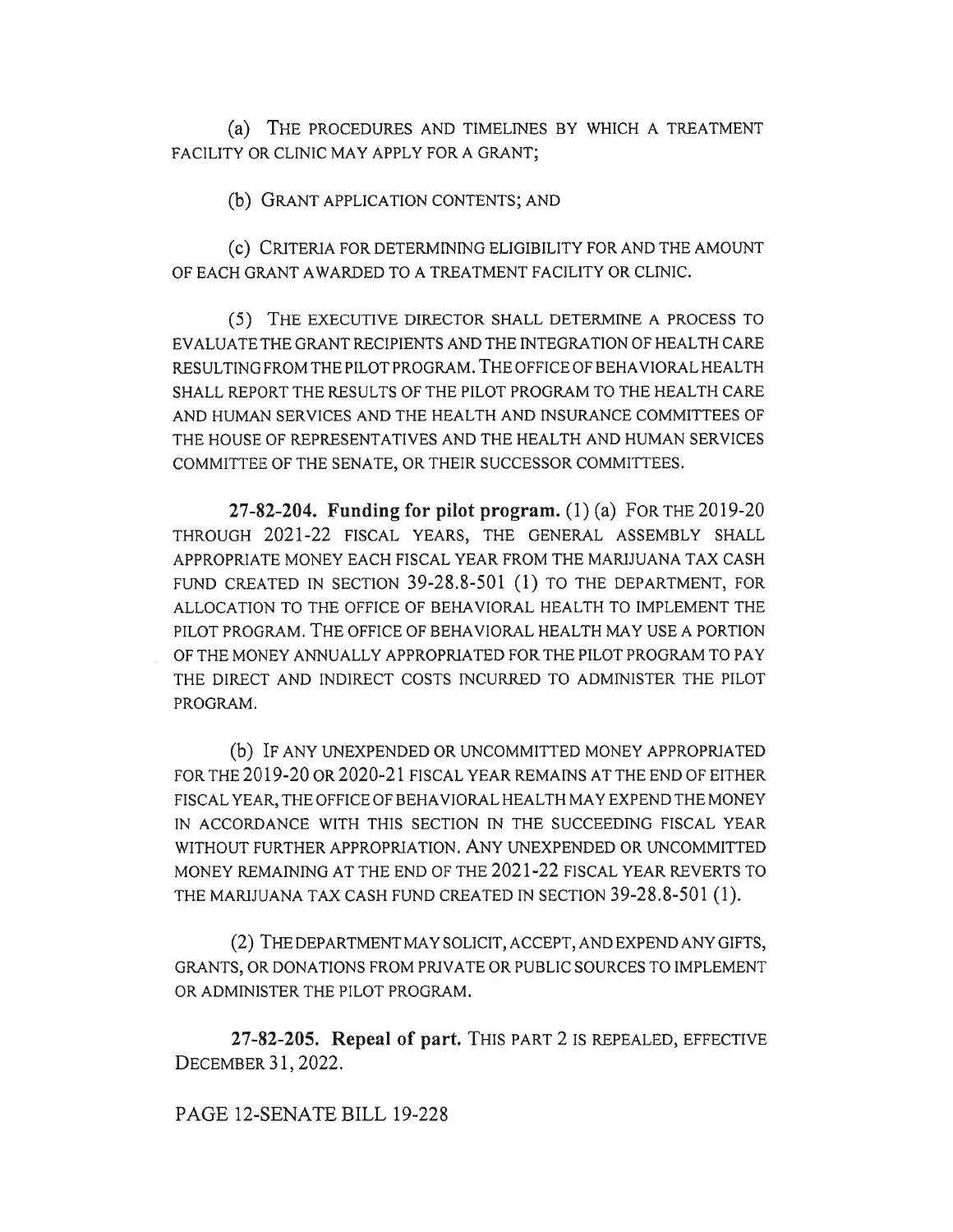**SECTION 14.** In Colorado Revised Statutes, **add to article 30 as relocated by House Bill 19-1172** 12-30-114 as follows:

**12-30-114. Demonstrated competency - opiate prescribers - rules - definition - repeal.** (1) (a) THE APPLICABLE LICENSING BOARD FOR EACH LICENSED HEALTH CARE PROVIDER SHALL PROMULGATE RULES THAT REQUIRE EACH LICENSED HEALTH CARE PROVIDER, AS A CONDITION OF RENEWING, REACTIVATING, OR REINSTATING A LICENSE ON OR AFTER OCTOBER 1, 2019, TO COMPLETE UP TO FOUR CREDIT HOURS OF TRAINING PER LICENSING CYCLE IN ORDER TO DEMONSTRATE COMPETENCY REGARDING: BEST PRACTICES FOR OPIOID PRESCRIBING, ACCORDING TO THE MOST RECENT VERSION OF THE DIVISION'S GUIDELINES FOR THE SAFE PRESCRIBING AND DISPENSING OF OPIOIDS; RECOGNITION OF SUBSTANCE USE DISORDERS; REFERRAL OF PATIENTS WITH SUBSTANCE USE DISORDERS FOR TREATMENT; AND THE USE OF THE ELECTRONIC PRESCRIPTION DRUG MONITORING PROGRAM CREATED IN PART 4 OF ARTICLE 280 OF THIS TITLE 12.

(b) THE RULES PROMULGATED BY EACH BOARD SHALL EXEMPT A LICENSED HEALTH CARE PROVIDER WHO:

(I) MAINTAINS A NATIONAL BOARD CERTIFICATION THAT REQUIRES EQUIVALENT SUBSTANCE USE PREVENTION TRAINING; OR

(II) ATTESTS TO THE APPROPRIATE BOARD THAT THE HEALTH CARE PROVIDER DOES NOT PRESCRIBE OPIOIDS.

(2) FOR THE PURPOSES OF THIS SECTION, "LICENSED HEALTH CARE PROVIDER" INCLUDES A PHYSICIAN, PHYSICIAN ASSISTANT, PODIATRIST, DENTIST, ADVANCED PRACTICE NURSE WITH PRESCRIPTIVE AUTHORITY, OPTOMETRIST, AND VETERINARIAN LICENSED PURSUANT TO THIS TITLE 12.

**SECTION 15.** In Colorado Revised Statutes, **add to article 240 as relocated by House Bill 19-1172** 12-240-145 as follows:

**12-240-145. Prescription medications - financial benefit for prescribing prohibited.** A PHYSICIAN OR PHYSICIAN ASSISTANT SHALL NOT ACCEPT ANY DIRECT OR INDIRECT BENEFIT FROM A PHARMACEUTICAL MANUFACTURER OR PHARMACEUTICAL REPRESENTATIVE FOR PRESCRIBING A SPECIFIC MEDICATION TO A PATIENT. FOR THE PURPOSES OF THIS SECTION,

PAGE 13-SENATE BILL 19-228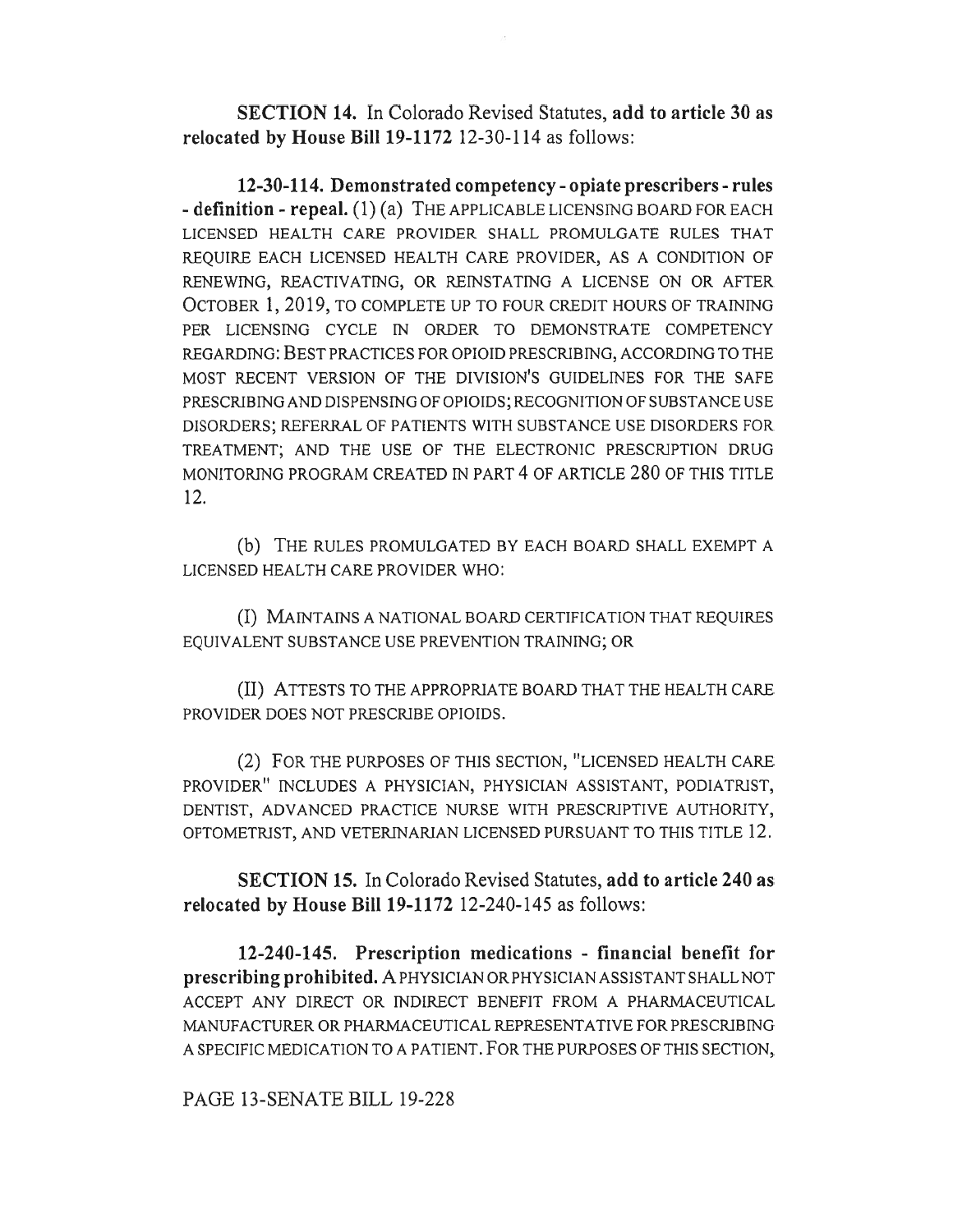A DIRECT OR INDIRECT BENEFIT DOES NOT INCLUDE A BENEFIT OFFERED TO A PHYSICIAN OR PHYSICIAN ASSISTANT REGARDLESS OF WHETHER THE SPECIFIC MEDICATION IS BEING PRESCRIBED.

**SECTION 16.** In Colorado Revised Statutes, 12-255-112, **add as relocated by House Bill 19-1172** (12) as follows:

**12-255-112. Prescriptive authority - advanced practice nurses - limits on opioid prescriptions - rules - financial benefit for prescribing prohibited - repeal.** (12) AN ADVANCED PRACTICE NURSE SHALL NOT ACCEPT ANY DIRECT OR INDIRECT BENEFIT FROM A PHARMACEUTICAL MANUFACTURER OR PHARMACEUTICAL REPRESENTATIVE FOR PRESCRIBING A SPECIFIC MEDICATION TO A PATIENT. FOR THE PURPOSES OF THIS SECTION, A DIRECT OR INDIRECT BENEFIT DOES NOT INCLUDE A BENEFIT OFFERED TO AN ADVANCED PRACTICE NURSE REGARDLESS OF WHETHER THE SPECIFIC MEDICATION IS BEING PRESCRIBED.

**SECTION 17.** In Colorado Revised Statutes, 12-280-124, **add as relocated by House Bill 19-1172** (3) as follows:

**12-280-124. Labeling - rules.** (3) THE BOARD SHALL PROMULGATE RULES CONCERNING THE LABELING REQUIREMENTS FOR A PRESCRIPTION DRUG THAT IS DISPENSED TO A PATIENT FOR OUTPATIENT USE AND CONTAINS AN OPIOID, EXCEPT FOR AN OPIOID PRESCRIBED FOR TREATMENT OF A SUBSTANCE USE DISORDER OR THAT IS A PARTIAL OPIOID ANTAGONIST, WHICH RULES MUST INCLUDE A WARNING TO INDICATE RISKS SUCH AS OVERDOSE AND ADDICTION.

**SECTION 18.** In Colorado Revised Statutes, 12-280-404, **add as relocated by House Bill 19-1172** (3)(1) as follows:

**12-280-404. Program operation - access - rules - definitions repeal.** (3) The program is available for query only to the following persons or groups of persons:

(1) A MEDICAL EXAMINER WHO IS A PHYSICIAN LICENSED PURSUANT TO ARTICLE 240 OF THIS TITLE 12, WHOSE LICENSE IS IN GOOD STANDING, AND WHO IS LOCATED AND EMPLOYED IN THE STATE OF COLORADO, OR A CORONER ELECTED PURSUANT TO SECTION 30-10-601, IF: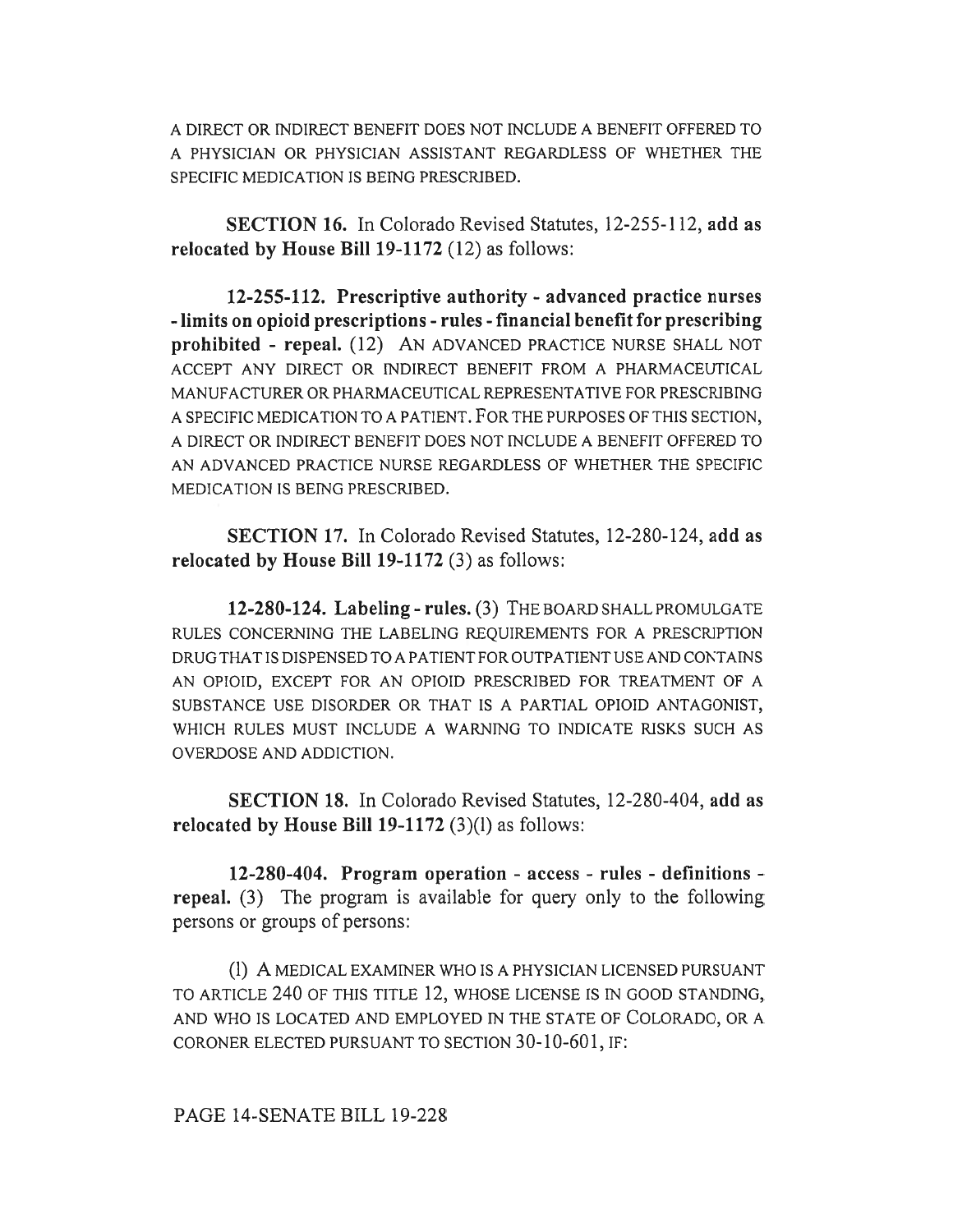(I) THE INFORMATION RELEASED IS SPECIFIC TO AN INDIVIDUAL WHO IS THE SUBJECT OF AN AUTOPSY CONDUCTED BY THE MEDICAL EXAMINER OR CORONER;

(II) THE MEDICAL EXAMINER OR THE CORONER HAS LEGITIMATE ACCESS TO THE INDIVIDUAL'S MEDICAL RECORD; AND

(III) THE INDIVIDUAL'S DEATH OR INJURY OCCURRED UNDER UNUSUAL, SUSPICIOUS, OR UNNATURAL CIRCUMSTANCES.

**SECTION 19. Appropriation.** (1) For the 2019-20 state fiscal year, \$1,192,367 is appropriated to the department of human services for use by the office of behavioral health. This appropriation is from the marijuana tax cash fund created in section 39-28.8-501 (1), C.R.S. To implement this act, the office may use this appropriation as follows:

(a) \$692,367 for the maternal and child health pilot program, which amount is based on an assumption that the office will require an additional 1.6 FTE; and

(b) \$500,000 for the Charlie Hughes and Nathan Gauna opioid prevention grant program to improve young lives, which amount is based on an assumption that the office will require an additional 0.5 FTE.

(2) For the 2019-20 state fiscal year, \$1,100,000 is appropriated to the department of higher education for use by the regents of the university of Colorado. This appropriation is from the marijuana tax cash fund created in section 39-28.8-501 (1), C.R.S. To implement this act, the regents may use this appropriation for allocation to the center for research into substance use disorder prevention, treatment, and recovery support strategies.

(3) For the 2019-20 state fiscal year, \$2,000,000 is appropriated to the department of public health and environment. This appropriation is from the marijuana tax cash fund created in section 39-28.8-501 (1), C.R.S. To implement this act, the office may use this appropriation as follows:

(a) \$71,852 for use by the prevention services division for administration, which amount is based on an assumption that the division will require an additional 0.9 FTE;

PAGE 15-SENATE BILL 19-228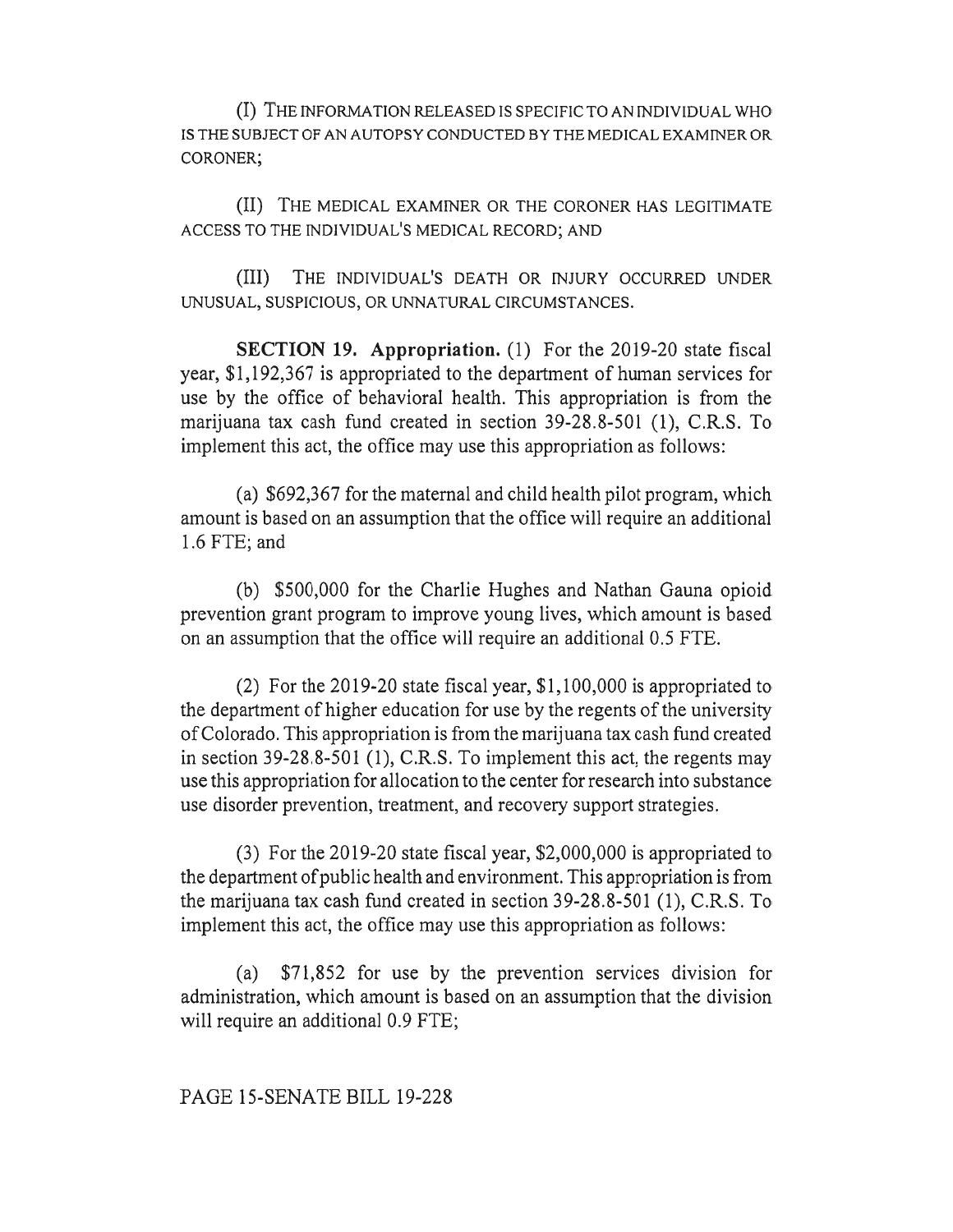(b) \$1,564,148 for distributions to local public health agencies; and

(c) \$364,000 for personal services related to health statistics and vital records.

**SECTION 20. Effective date - applicability.** (1) This act takes effect upon passage; except that sections 14 to 18 of this act take effect only if House Bill 19-1172 becomes law, in which case sections 14 to 18 take effect October 1, 2019.

(2) This act applies to conduct occurring on or after the effective date of this act.

**SECTION 21. Safety clause.** The general assembly hereby finds,